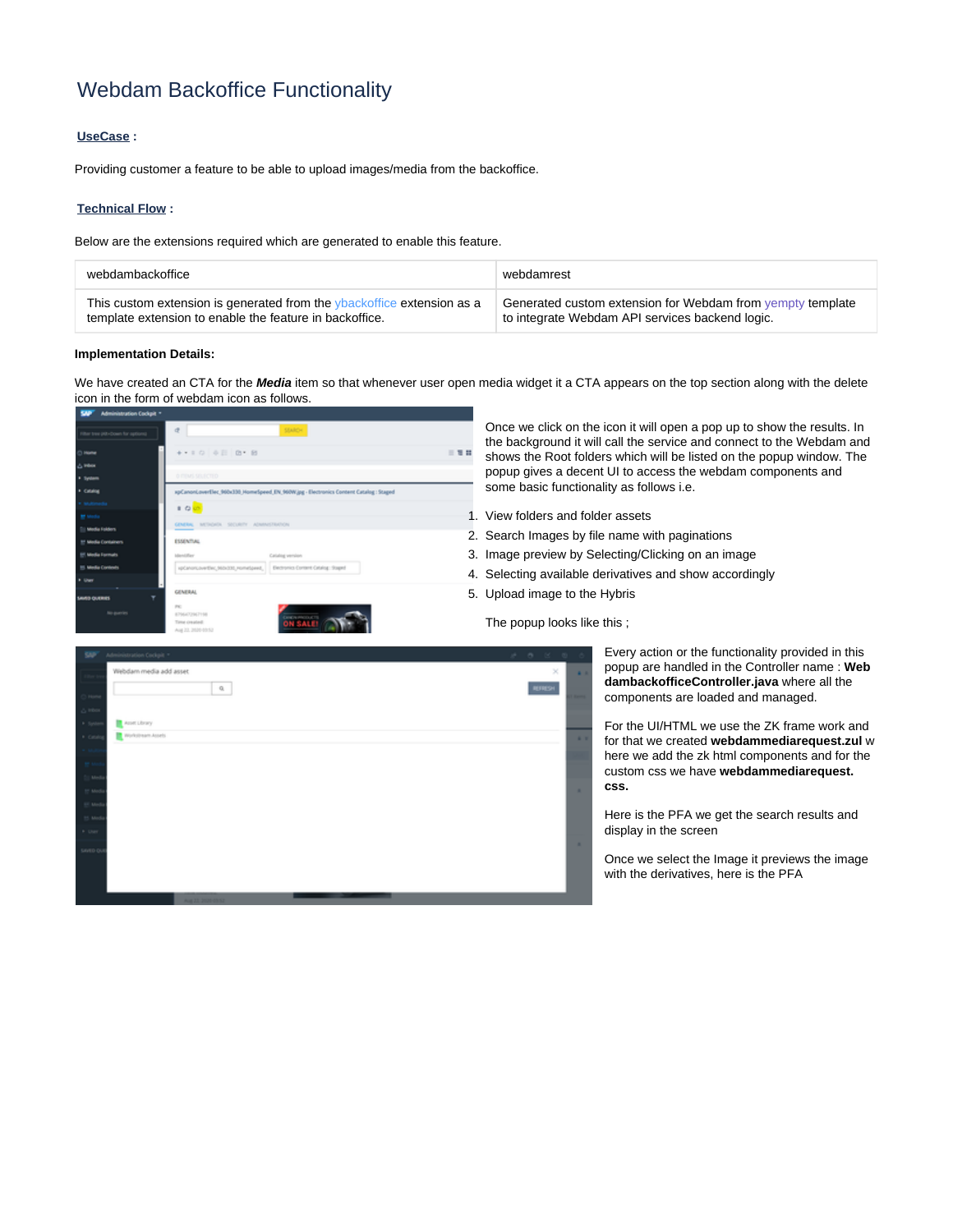

| Webdam media add asset<br>$\Omega_i$<br>logo<br>UPLOAD BACK<br>Media Code: 108109014<br>Description:<br>Name: 1280_QRE/ZZgpvN7.png<br>1280 x 1280<br>$\scriptstyle\rm T$<br>Media URL: https://cdn2.webdamdb.com/1280_0RE/Z2gpi/xl7.png?159362603571593626035 | WAVE | <b>BACK</b><br><b>UPLOAD</b><br>Media Code: 108109014<br>Description:<br>Name: 1280_QREjZZgpVXI7.pn |
|---------------------------------------------------------------------------------------------------------------------------------------------------------------------------------------------------------------------------------------------------------------|------|-----------------------------------------------------------------------------------------------------|
|                                                                                                                                                                                                                                                               |      | 1280 x 1280                                                                                         |
|                                                                                                                                                                                                                                                               |      | 1280 x 1280<br>1280                                                                                 |
|                                                                                                                                                                                                                                                               |      | 100 x 100<br>100                                                                                    |
|                                                                                                                                                                                                                                                               |      | 150 x 150<br>150                                                                                    |
|                                                                                                                                                                                                                                                               |      | 310 x 310<br>310                                                                                    |
|                                                                                                                                                                                                                                                               |      | 550 x 550<br>550                                                                                    |
|                                                                                                                                                                                                                                                               |      | 220 x 220<br>220                                                                                    |
|                                                                                                                                                                                                                                                               |      |                                                                                                     |
|                                                                                                                                                                                                                                                               |      |                                                                                                     |

these derivatives above we see is the webdam notified media formats which will be mapped to the Hybris format, to do it please see below.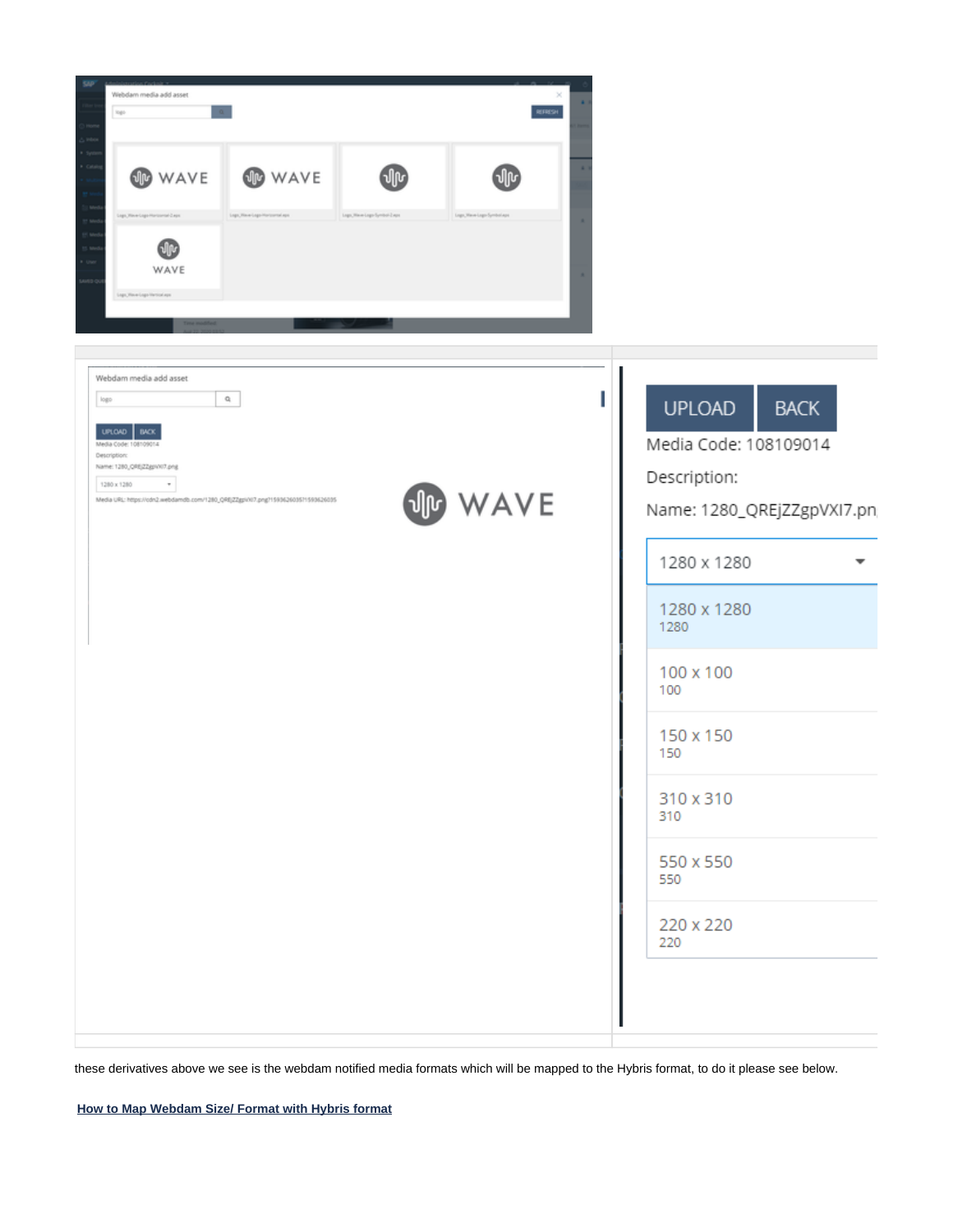We do the mapping through an attribute in **MediaFormatModel** in Hybris that has been added. We can find that attribute as follows in the PFA with Breadcrumb



For mapping the Media Format and the Hybris media format we need to use the impex script and run it in the Management console. Here is the sample script attached.



webdam-media-f...-mapping.impex

## **Key Notes:**

- 1. The above mapping we need to do mandetorily other wise while saving we will not be getting the Media format.
- 2. To communicate our extension to the webdam we need the authentication details/ Credentials which are configured through property and we can also change it though HAC. These keys are essential data or the mandatory requirement which we varies from different client. i.e. Client Id, Client Secret, User name, Password.

Here are the details and the process to manage this above data.

| <b>Parameter Name</b> | Key (Configured in Hybris Properties file) | <b>Description</b>                      |
|-----------------------|--------------------------------------------|-----------------------------------------|
| Client Id             | rest.webdam.clientID                       | .                                       |
| <b>Client Secret</b>  | rest.webdam.clientsecret                   | .                                       |
| Webdam User name      | rest.webdam.username                       | .                                       |
| Webdam password       | rest.webdam.password                       | .                                       |
| Authurization URI     | rest.webdam.token.url                      | https://apiv2.webdamdb.com/oauth2/token |
| Base URL of Webdam    | rest.webdam.url                            | https://apiv2.webdamdb.com/             |

Some other configured keys which effects or helps customizing the result

| <b>Parameter</b><br><b>Name</b> | Key (Configured in Hybris<br><b>Properties file</b> ) | <b>Description</b>                                                                                          |
|---------------------------------|-------------------------------------------------------|-------------------------------------------------------------------------------------------------------------|
| Page size                       | webdam.search.limit.pagesize                          | This property is used to determine the number of result user wants to fetch or we<br>call it as a Page size |

M

## **Process to add/edit this keys through HAC**

1. Got to hac window and login